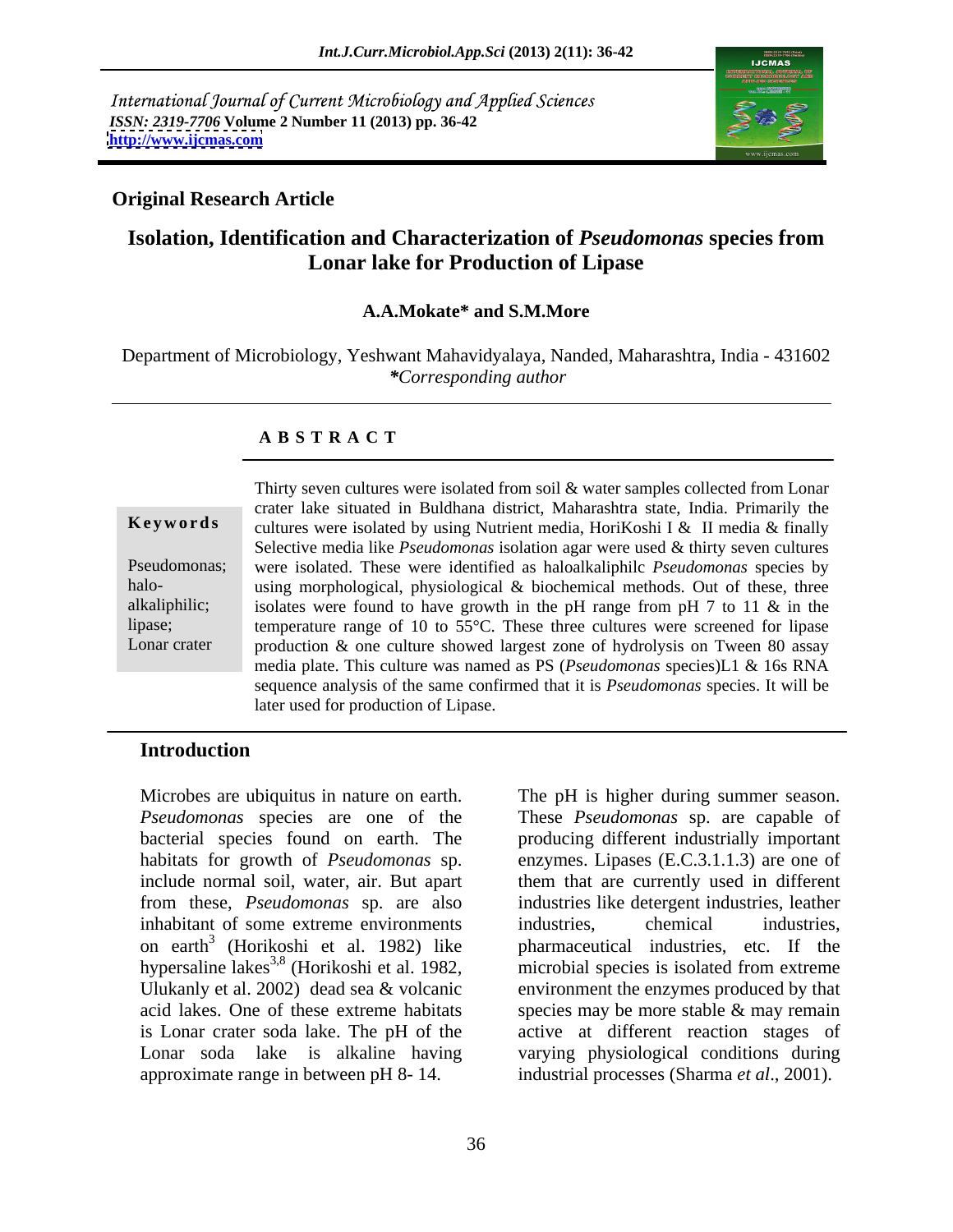The soil & water samples are collected plates, Cetrimide agar plates, 2010, Tambekar *et al*., 2012)The soil samples are collected in sterile plastic and incubated at optimum temperature for<br>zinner (polythene) has by discing the 18 to 24 hrs. The isolated colonies zipper (polythene) bags by digging the  $\frac{18}{18}$  to 24 hrs. The isolated colonies I ake shore 5-10 cm deep from different observed after incubation & colony sites around the lake & rhizospheric soil of was recorded in March 28, 2011. The pH inhabitant plants were serially diluted by<br>was 9.5 and temperature was 27°C. Water using sterile D/W & higher dilutions were was 9.5 and temperature was 27°C. Water sample I & II are collected in sterile water around the shore. Both soil & water samples are kept in an icepack cabinet maintained at temperature below 10°C. at of<br>The

The different media used for isolation  $\&$  respective media slants of respective pH. identification were Nutrient broth & agar, Horikoshi media I & II broth & agar<sup>3</sup> Results and Discussion (Horikoshi et al. 1982), cetrimide broth & agar and selective media include **Identification of** *Pseudomonas* **species** *Pseudomonas* isolation agar base, *Pseudomonas* agar for fluorescein, some The *Pseudomonas* species were identified of which compositions & specifications by performing different biochemical tests are given below: Horikoshi I & II media (Horikoshi *et al*., 1982), (For isolation of by using Bergys manual of determinative alkaliphilic microbes) bacteriology<sup>1</sup>(Bergey, D.H., 1939). The

## **Isolation of Bacterial species**

The collected water samples were added in **Production of Lipase on Tween-80 &** Nutrient broth of pH 7, 9.5 & 11 within 6 **Egg yolk agar medium** Nutrient broth of pH 7, 9.5 & 11 within 6 hrs. of sampling & enriched by incubating them at optimum temperature for 18 to 24 hrs in a rotary Shaker at 120 rpm at 27°C at Microbiology lab, Dept. of

**Materials and Methods** Microbiology, Yeshwant College, Nanded, **Sample collection Sample collection Sample collection Sample collection Sample collection** from Lonar crater lake(Tambekar *et al.,* Lake shore 5-10 cm deep from different observed after incubation & colony of some inhabitant plants also collected with sterile spatula<sup>4</sup>.(Joshi et al. 2007). of respective pH. The soil samples from  $^{4}$ . (Joshi et al. 2007). of respective pH. The soil samples from with sterile spatula<sup>4</sup>.(Joshi et al. 2007). Of respective pH. The soil samples from<br>The pH & temperature of the lake water lake shore & from rhizosphere of some Sampling bottles from different sites Cetrimide agar plates, *Pseudomonas* **Media used Example 2 COLOGY EXAMPLE 10 COLOGY EXAMPLE 10 COLOGY EXAMPLE 10 COLOGY EXAMPLE 10 COLOGY EXAMPLE 10 COLOGY EXAMPLE 10 COLOGY EXAMPLE 10 COLOGY** Maharashtra, India. After incubation the enriched mixed culture from water samples were streaked on to Nutrient agar plates, Cetrimide agar plates, *Pseudomonas* isolation agar plates of pH 7 , 9.5 & 11 , Horikoshi I & II agar plates and incubated at optimum temperature for 18 to 24 hrs. The isolated colonies observed after incubation & colony characters were recorded were then subcultured on to respective media slants lake shore & from rhizosphere of some inhabitant plants were serially diluted by using sterile D/W & higher dilutions were spreaded on to Nutrient agar plates, Cetrimide agar plates, *Pseudomonas* isolation agar plates of pH 7 , 9.5 & 11 , Horikoshi I & II agar plates and incubated at optimum temperature for 18 to 24 hrs. isolated colonies observed after incubation & colony characters were recorded were then subcultured on to respective media slants of respective pH.

# **Results and Discussion**

Horikoshi medium performed biochemical tests & Grams on the isolated cultures & were confirmed staining results were as shown in table.

### **Screening of Selected Cultures for Production of Lipase on Tween-80 & Egg yolk agar medium**

After recording biochemical test results most of the culures were identified as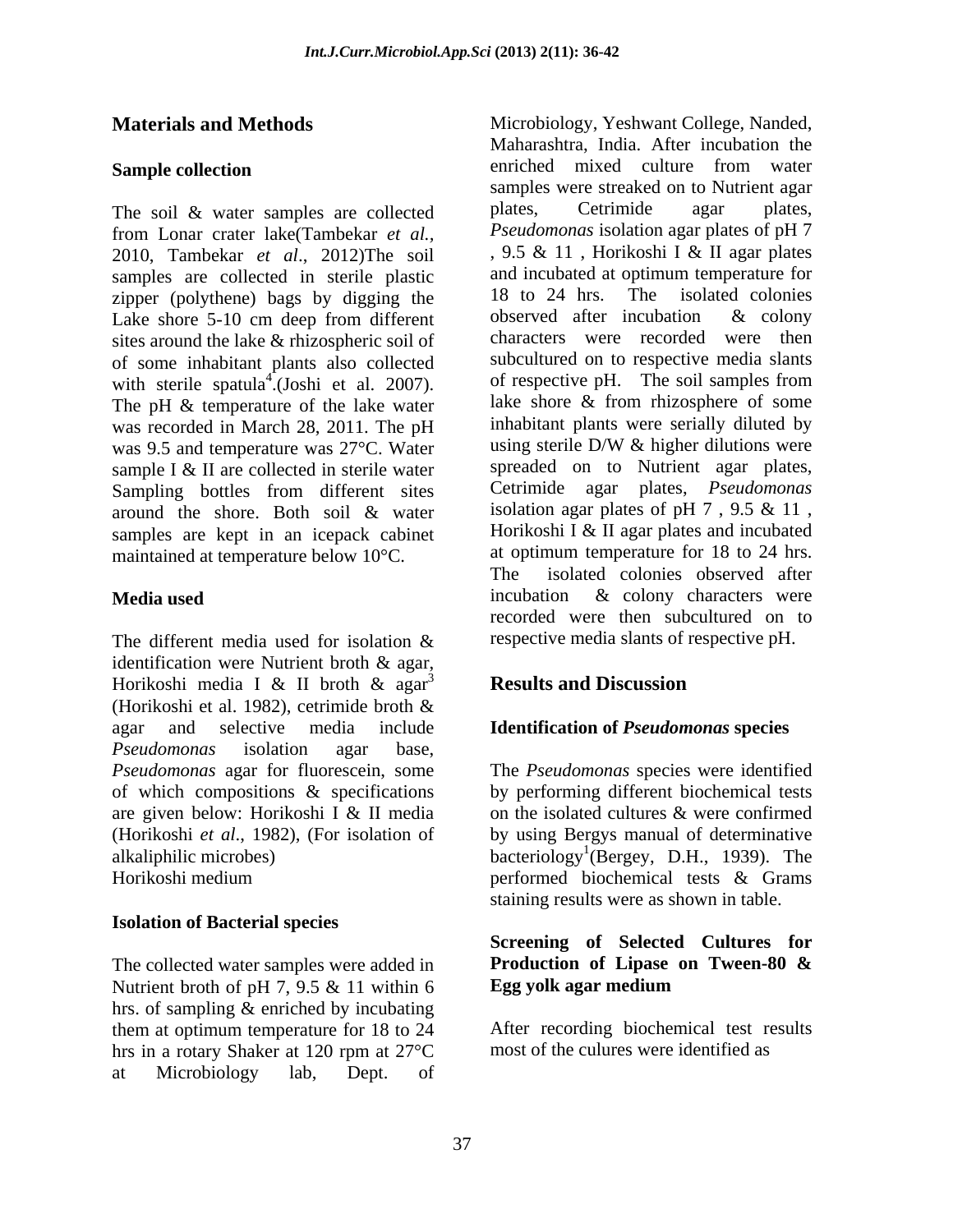>UI23\_Assambled\_Sequence .. CCGAAAAGCCCGGGAACAGGAAAGGGAGCTTGCTCCCGGATGTTAGCGGCGGA CGGGTGAGTAACACGTGGGTAACCTGCCTGTAAGACTGGGATAACTCCGGGAAA CCGGAGCTAATACCGGATAGTTCCTTGAACCGCATGGTTCAAGGATGAAAGACG GTTTCGGCTGTCACTTACAGATGACCCGCGGCGCATTAGCTAGTTGGTGGGGTAA TGGCTCACCAAGGCGACGATGCGTAGCCGACCTGAGAGGGTGATCGGCCACACT GGGACTGAGACACGGCCCAGACTCCTACGGGAGGCAGCAGTAGGGAATCTTCCG CAATGGACGAAAGTCTGACGGAGCAACGCCGCGTGAGTGATGAAGGTTTTCGGA TCGTAAAGCTCTGTTGTTAGGGAAGAACAAGTGCGAGGTAACTGCTCGCACCTT GACGGTACCTAACCAGAAAGCCACGGCTAACTACGTGCCAGCAGCCGCGGTAAT ACGTAGGTGGCAAGCGTTGTCCGGAATTATTGGGCGTAAAGGGCTCGCAGGCGG TTTCTTAAGTCTGATGTGAAAGCCCCCGGCTCAACCGGGGAGGGTCATTGGAAA CTGGGAAACTTGAGTGCAGAAGAGGAGAGTGGAATTCCACGTGTAGCGGTGAAA TGCGTAGAGATGTGGAGGAACACCAGTGGCGAAGGCGACTCTCTGGTCTGTAAC TGACGCTGAGGAGCGAAAGCGTGGGGAGCGAACAGGATTAGATACCCTGGTAGT CCACGCCGTAAACGATGAGTGCTAAGTGTTAGGGGGTTTCCGCCCCTTAGTGCTG CAGCTAACGCATTAAGCACTCCGCCTGGGGAGTACGGTCGCAAGACTGAAACTC AAAGGAATTGACGGGGGCCCGCACAAGCGGTGGAGCATGTGGTTTAATTCGAAG CA ACGCGAAGAACCTTACCAGGTCTTGACATCCTCTGACAAC

| <b>Accession ID</b> |    |       | $\mathbf{2}$ | 3     | 4     | 5     | 6     | 7     | 8                 | 9     | 10       | 11    |
|---------------------|----|-------|--------------|-------|-------|-------|-------|-------|-------------------|-------|----------|-------|
| <b>UI23</b>         | 1  | ---   | 0.009        | 0.007 | 0.009 | 0.011 | 0.011 | 0.012 | 0.007             | 0.013 | 0.006    | 0.021 |
| FJ607352            | 2  | 0.053 | --           | 0.010 | 0.010 | 0.012 | 0.013 | 0.013 | 0.009             | 0.010 | 0.009    | 0.022 |
| <b>HQ844478</b>     | 3  | 0.038 | 0.073        | ---   | 0.010 | 0.012 | 0.011 | 0.013 | 0.003             | 0.014 | 0.003    | 0.022 |
| <b>FM173664</b>     | 4  | 0.072 | 0.083        | 0.072 | ---   | 0.011 | 0.010 | 0.013 | 0.010             | 0.015 | 0.009    | 0.022 |
| HQ202840            | 5  | 0.091 | 0.098        | 0.103 | 0.097 |       | 0.013 | 0.013 | 0.012             | 0.015 | 0.012    | 0.023 |
| <b>EU652062</b>     | 6  | 0.083 | 0.110        | 0.098 | 0.083 | 0.130 | ---   | 0.014 | 0.011             | 0.017 | 0.011    | 0.020 |
| DQ413140            | 7  | 0.094 | 0.118        | 0.123 | 0.116 | 0.129 | 0.148 | --    | 0.013             | 0.017 | 0.013    | 0.024 |
| EU833948            | 8  | 0.036 | 0.063        | 0.011 | 0.066 | 0.101 | 0.098 | 0.113 | $\qquad \qquad -$ | 0.014 | 0.002    | 0.022 |
| AB536951            | 9  | 0.130 | 0.075        | 0.149 | 0.161 | 0.158 | 0.187 | 0.201 | 0.141             | ---   | 0.014    | 0.025 |
| FJ919375            | 10 | 0.034 | 0.066        | 0.011 | 0.066 | 0.104 | 0.098 | 0.113 | 0.003             | 0.145 | $\cdots$ | 0.022 |
| JF508446            | 11 | 0.281 | 0.302        | 0.298 | 0.296 | 0.330 | 0.290 | 0.318 | 0.294             | 0.370 | 0.292    | ---   |

Table indicates nucleotide similarity (above diagonal) and distance (below diagonal) identities between the studied sample UI23 and ten other closest homologs microbe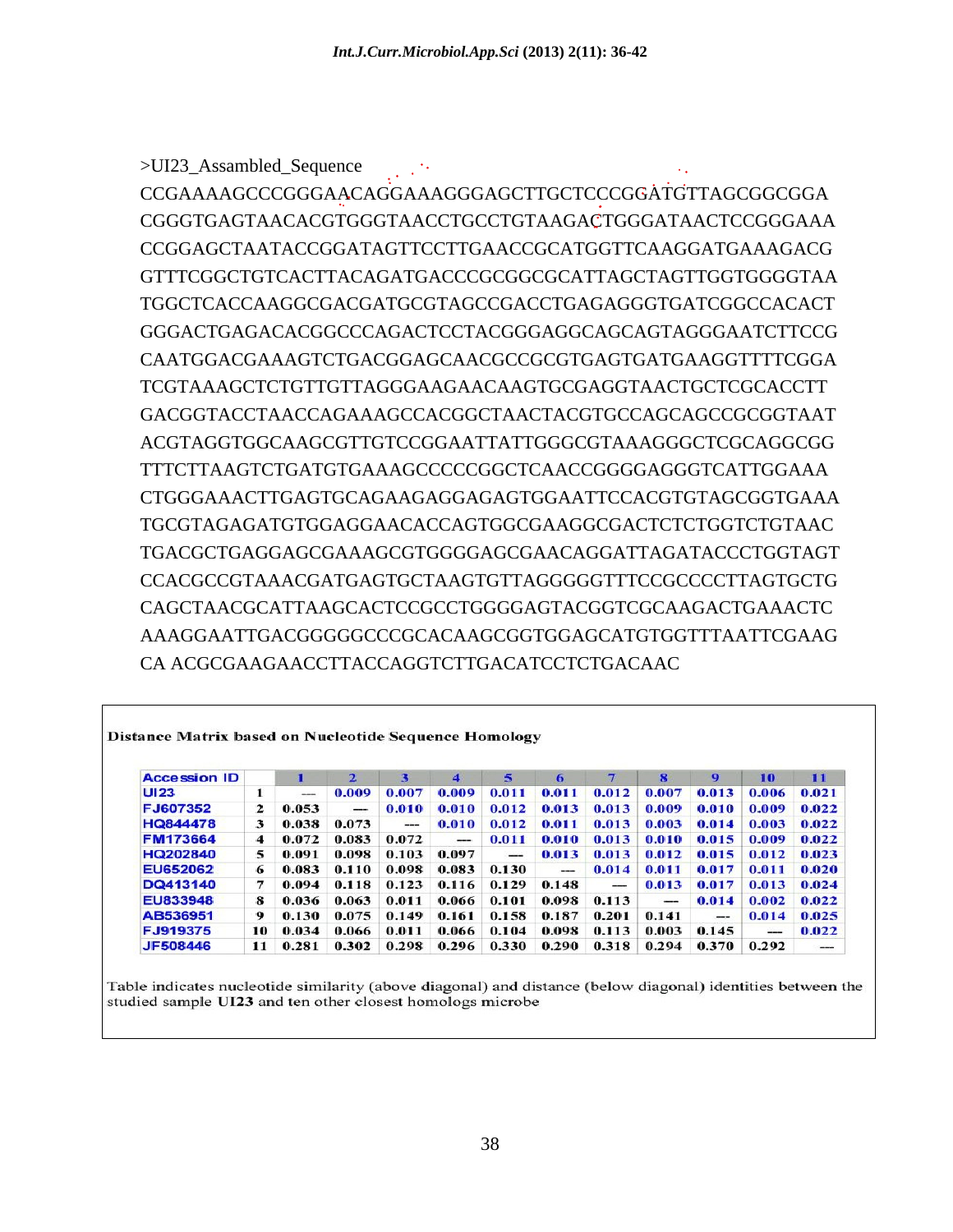|                               |                |          |     | Grams Catalase Oxidase Amyla Gelati Glucos Lactos PHB Indole MR VP |                |                          |            |                          |            |                |            | $Citrate$ Tween Lecithi $Xylose$ |                 |                  |                | Manni Lipase   |
|-------------------------------|----------------|----------|-----|--------------------------------------------------------------------|----------------|--------------------------|------------|--------------------------|------------|----------------|------------|----------------------------------|-----------------|------------------|----------------|----------------|
| Sr. Test<br>NO.               |                | staining |     |                                                                    | nase           |                          |            |                          |            |                |            | 80                               | nase            |                  | Arabintol      |                |
|                               |                |          |     |                                                                    |                |                          |            |                          |            |                |            |                                  |                 |                  | ose            |                |
|                               |                |          |     |                                                                    |                |                          |            |                          |            |                |            |                                  |                 |                  |                |                |
| PSL <sub>4</sub>              |                |          |     |                                                                    |                |                          |            |                          |            |                | $+$        |                                  |                 |                  |                |                |
| PSLF3<br>PSL8P1               |                |          |     |                                                                    | $\sim$         |                          |            |                          |            |                | $\sim$     |                                  | $\sim$          | $\sim$ 100 $\mu$ |                |                |
|                               |                |          |     |                                                                    |                |                          |            |                          |            |                |            | $\sim$ $-$                       | $+$             | $\sim$ $-$       | $\sim$ $-$     | $+$            |
| PSLF5                         |                |          |     |                                                                    | $\sim$ $-$     |                          |            | $\sim$                   | $\sim$     |                |            |                                  | $\sim$          |                  |                |                |
|                               | <b>PSL21P2</b> |          |     |                                                                    |                | $\sim$                   |            |                          | $\sim$     |                |            |                                  | $\sim$          |                  |                |                |
| PSL13P1                       |                |          |     |                                                                    |                |                          |            |                          |            |                |            |                                  |                 |                  |                |                |
| PSLF1                         |                |          |     |                                                                    | $\sim$ $-$     |                          |            |                          |            |                |            |                                  | $\sim 10^{-10}$ | $\sim$ $ \sim$   |                |                |
|                               |                |          |     |                                                                    |                |                          |            |                          | $\sim$     |                | $\sim$     |                                  |                 | $\sim$           | $\sim$ $-$     | $\sim$         |
| PSL7H<br>PSL7P1               |                |          |     |                                                                    |                |                          |            |                          |            |                |            |                                  |                 |                  |                |                |
|                               |                |          |     |                                                                    |                |                          |            |                          |            |                |            |                                  |                 |                  |                |                |
| 10 PSL13H                     |                |          |     |                                                                    |                |                          |            |                          |            |                |            | -d                               |                 |                  |                |                |
|                               |                |          | $+$ | $+$                                                                |                |                          |            | $\sim$                   | $\sim$     | $\sim$ $ \sim$ | $\sim$ $-$ | d                                | $\sim$          | $\sim$ $-$       | $\sim$ $ \sim$ | $\sim$ $-$     |
| 11 PSL21H<br>12 PSLF2         |                |          | $+$ |                                                                    | $\sim$ $-$     |                          |            | $\sim$                   | $\sim$     |                |            |                                  |                 |                  |                |                |
|                               |                |          | $+$ |                                                                    | $+$            |                          | $\sim$ $-$ | $\sim$                   | $\sim$     | $\sim$ $\sim$  | $\sim$     | $\mathbf{d}$                     | $+$             | $\sim$ $-$       | $\sim$ $-$     | $\sim$ $ \sim$ |
| 13 PSL8P2<br>14 PSLMU         |                |          |     |                                                                    |                |                          |            |                          |            |                |            |                                  |                 |                  |                |                |
|                               |                |          |     |                                                                    |                |                          |            |                          |            |                |            |                                  |                 |                  |                |                |
| $\frac{M1}{15 \text{ PSL}41}$ |                |          |     |                                                                    | $\sim$ $ \sim$ |                          |            |                          |            | $\sim$         |            |                                  | $\sim$          |                  |                |                |
|                               |                |          |     |                                                                    |                |                          |            |                          |            |                |            |                                  |                 |                  |                |                |
| 16 PSL42                      |                |          |     |                                                                    |                |                          |            |                          |            |                |            |                                  |                 |                  |                |                |
| 17 PSL48                      |                |          |     |                                                                    |                |                          |            |                          |            |                |            |                                  |                 |                  |                |                |
| 18 PSL46                      |                |          | $+$ |                                                                    | $\sim$ $-$     |                          |            |                          | $\sim$     |                |            |                                  |                 |                  |                |                |
|                               |                |          |     |                                                                    |                |                          |            |                          |            |                |            |                                  |                 |                  |                |                |
| 19 PSL98<br>20 PSL58          |                |          | $+$ | $+$                                                                |                | $\overline{\phantom{0}}$ |            | $\overline{\phantom{0}}$ | $\sim$ $-$ |                | $+$        |                                  | $\sim$          | $\sim$ $-$       |                | $+$            |
|                               |                |          |     |                                                                    | $+$<br>$+$     | $+$                      | $\sim$     | $\sim$ $-$               | $\sim$     | $\sim$ $-$     | $\sim$     | $\sim$                           | $\sim$          | $\sim$           | $\sim$ $-$     | $+$            |
| $21$ PSL42H                   |                |          |     |                                                                    | $\sim$ $ \sim$ |                          |            |                          | $\sim$     |                |            |                                  |                 | $\sim$ $-$       |                |                |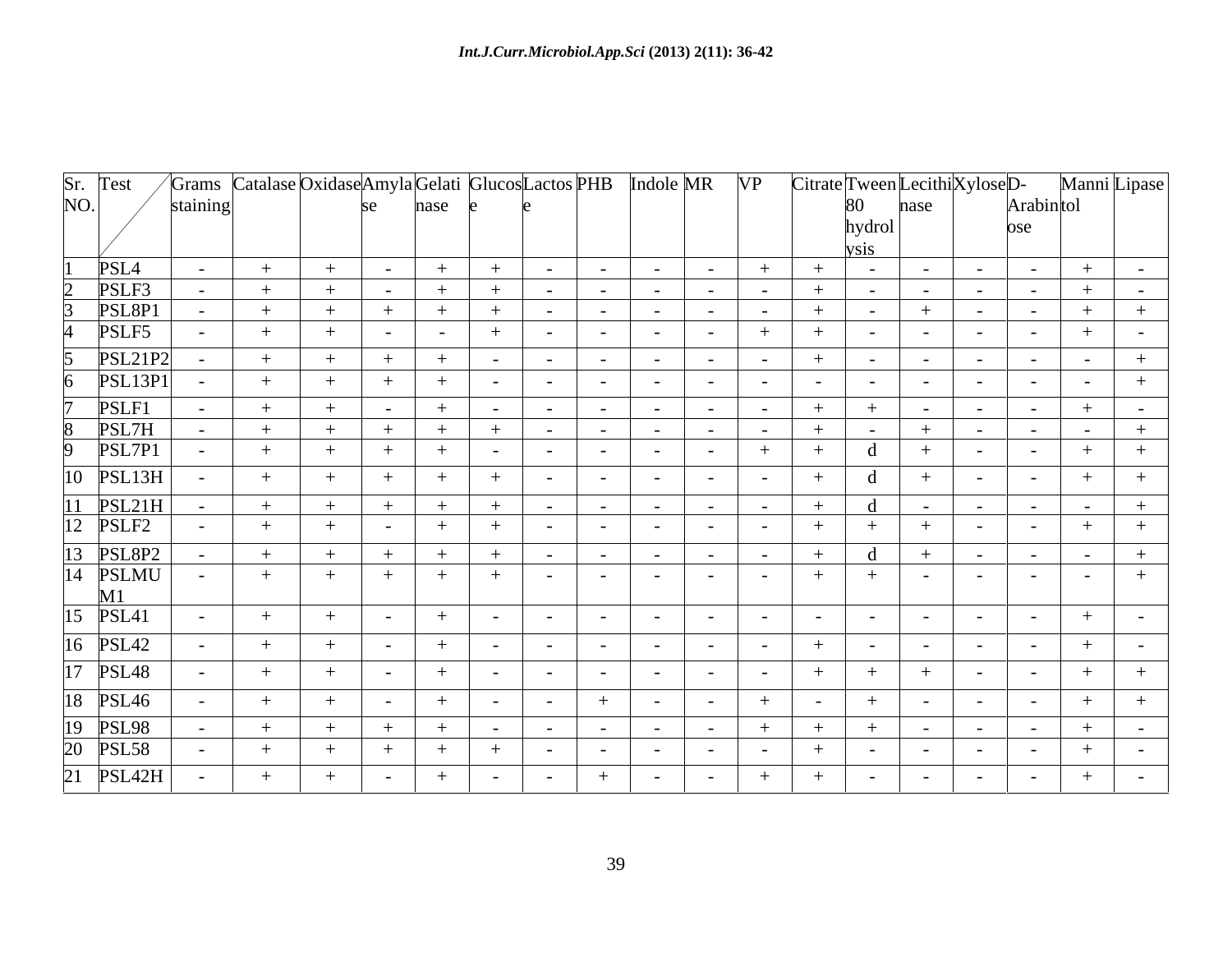| $\sim$<br>$\sim$ $\sim$<br>$\sim$ $\sim$<br>$\sim$ $-$<br>$\sim$<br>$-$<br><b>Contract Contract</b><br>$\sim$ $-$<br><b>Service</b> State<br>$+$<br>$\sim$ $-$<br><b>Contract Contract</b><br><b>Service</b> State<br>$\sim$ $  -$ |
|------------------------------------------------------------------------------------------------------------------------------------------------------------------------------------------------------------------------------------|
|                                                                                                                                                                                                                                    |
|                                                                                                                                                                                                                                    |
|                                                                                                                                                                                                                                    |
|                                                                                                                                                                                                                                    |
|                                                                                                                                                                                                                                    |
|                                                                                                                                                                                                                                    |
|                                                                                                                                                                                                                                    |
|                                                                                                                                                                                                                                    |
|                                                                                                                                                                                                                                    |
|                                                                                                                                                                                                                                    |
|                                                                                                                                                                                                                                    |
|                                                                                                                                                                                                                                    |
|                                                                                                                                                                                                                                    |
|                                                                                                                                                                                                                                    |
|                                                                                                                                                                                                                                    |
|                                                                                                                                                                                                                                    |
|                                                                                                                                                                                                                                    |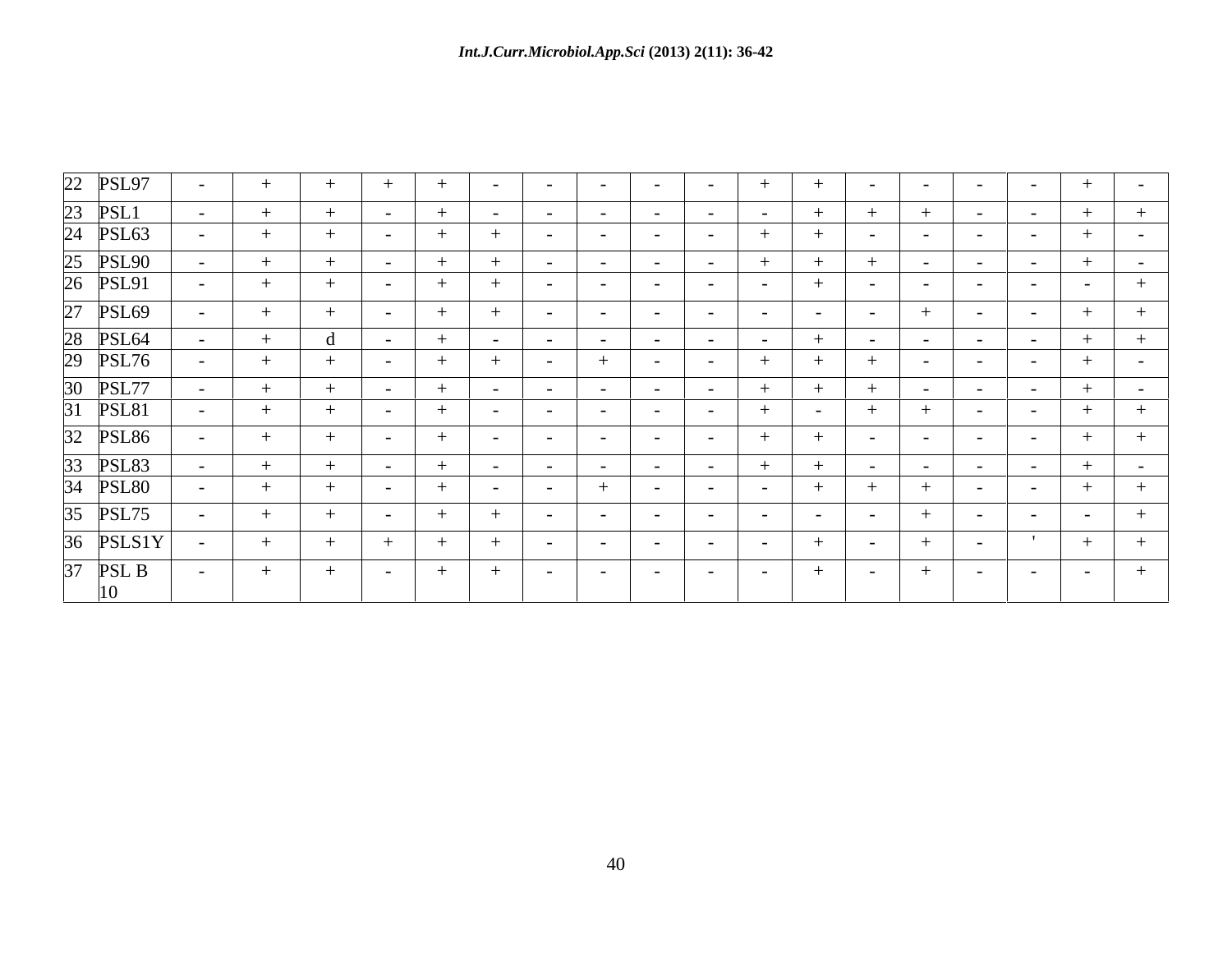

hydrolysis (Dahiya *et al*., 2011) & highest was no. 23 culture (PSL1) was again bacterial isolates from Lonar lake were 2012) as Pseudomonas species L1 results of which are given .

# **Steps for 16s r-RNA analysis were as**

1.PCR amplification of genomic DNA with universal primers specific for 16S Dahiya, P., and Purkayastha, S. 2011:

2.The PCR product was bi-directionally sequenced using 16S specific primers.

3.Sequence data was aligned and analyzed for finding the closest homologs for the sample. Based on nucleotides homology Joshi, A.A., P.P. Kanekar, A.S. Kelkar, and phylogenetic analysis the sample UI23 Y.S. Shouche, A.A. Wani, S.B.

*Pseudomonas* species. Three cultures were *aeruginosa* (Accession No: HQ844478). showing highest zone of Tween 80 Nearest homolog species was found to be zone on Egg yolk medium respectively. No. HQ202840). From the above results it These were chosen & one out of these that was confirmed that the thirty seven confirmed by 16s RNA sequencing and alkaliphilic *Pseudomonas sp.* & are bioinformatic analysis (Tambekar *et al*., capable of producing lipase enzyme will *Pseudomonas xanthomarina* (Accession bacterial isolates from Lonar lake were be used for production of lipase.

# **References**

- **follows** Bergey, D.H., 1939. Manual of determinative bacteriology. Williams and Wilkins, Baltimore. 5th Ed.
- rRNA amplification. Isolation, screening and production of extracellular alkaline lipase from a newly isolated *Bacillus* sp. PD12. J. Biol. Sci. 11(5): 381-387.
	- Horikoshi, K., and Akiba, T. 1982. Alkalophilic microorganisms: a new microbial world. Springer, New york
- was detected to be *Pseudomonas*  Borgave and Sarnaik, 2007. Cultivable